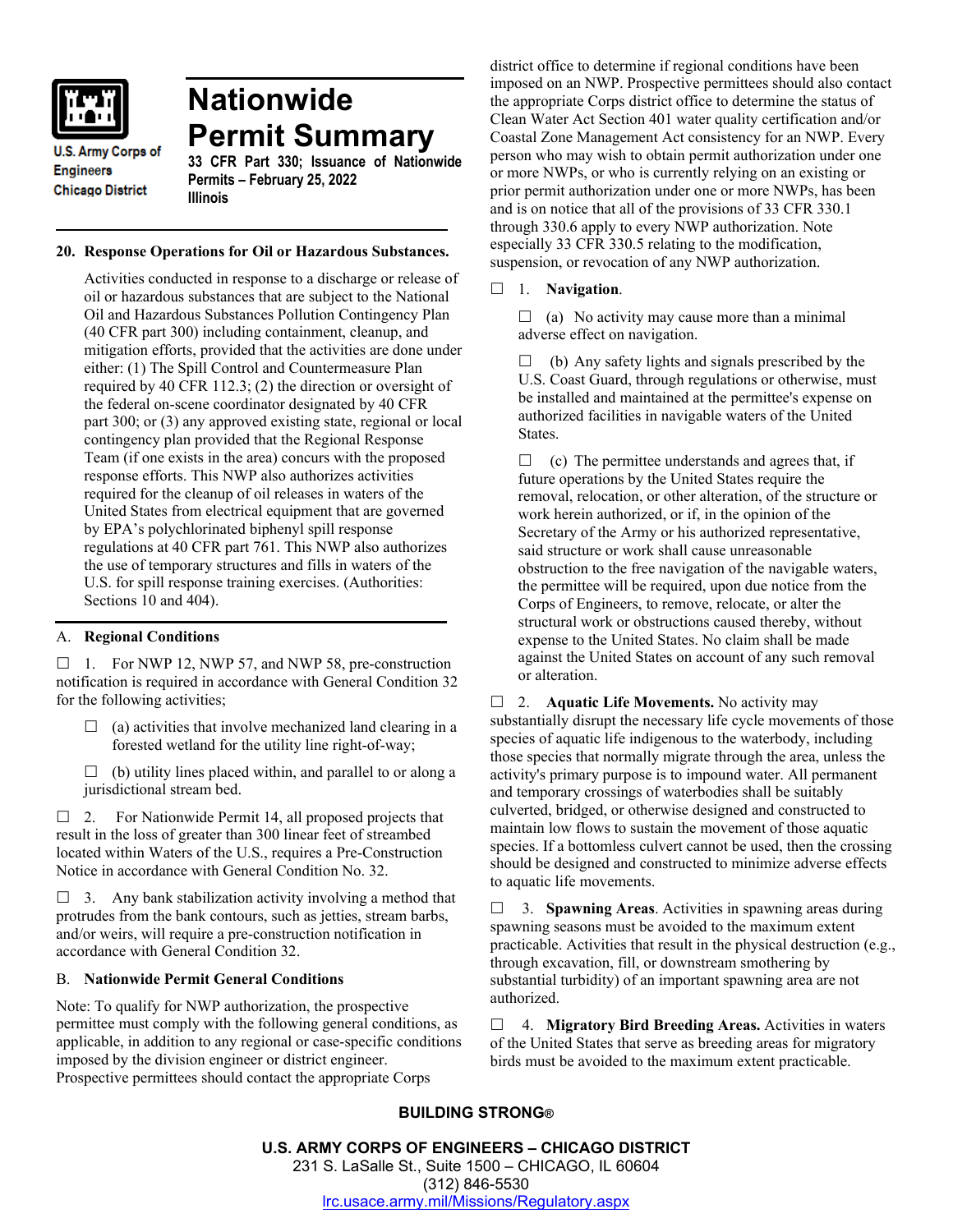5. **Shellfish Beds**. No activity may occur in areas of concentrated shellfish populations, unless the activity is directly related to a shellfish harvesting activity authorized by NWPs 4 and 48, or is a shellfish seeding or habitat restoration activity authorized by NWP 27.

 6. **Suitable Material**. No activity may use unsuitable material (e.g., trash, debris, car bodies, asphalt, etc.). Material used for construction or discharged must be free from toxic pollutants in toxic amounts (see section 307 of the Clean Water Act).

 7. **Water Supply Intakes**. No activity may occur in the proximity of a public water supply intake, except where the activity is for the repair or improvement of public water supply intake structures or adjacent bank stabilization.

 8. **Adverse Effects from Impoundments**. If the activity creates an impoundment of water, adverse effects to the aquatic system due to accelerating the passage of water, and/or restricting its flow must be minimized to the maximum extent practicable.

 9. **Management of Water Flows**. To the maximum extent practicable, the pre-construction course, condition, capacity, and location of open waters must be maintained for each activity, including stream channelization, storm water management activities, and temporary and permanent road crossings, except as provided below. The activity must be constructed to withstand expected high flows. The activity must not restrict or impede the passage of normal or high flows, unless the primary purpose of the activity is to impound water or manage high flows. The activity may alter the pre-construction course, condition, capacity, and location of open waters if it benefits the aquatic environment (e.g., stream restoration or relocation activities).

 10. **Fills Within 100-Year Floodplains**. The activity must comply with applicable FEMA-approved state or local floodplain management requirements.

□ 11. **Equipment**. Heavy equipment working in wetlands or mudflats must be placed on mats, or other measures must be taken to minimize soil disturbance.

 12. **Soil Erosion and Sediment Controls**. Appropriate soil erosion and sediment controls must be used and maintained in effective operating condition during construction, and all exposed soil and other fills, as well as any work below the ordinary high water mark or high tide line, must be permanently stabilized at the earliest practicable date. Permittees are encouraged to perform work within waters of the United States during periods of low-flow or no-flow, or during low tides.

 13. **Removal of Temporary Fills**. Temporary structures must be removed, to the maximum extent practicable, after their use has been discontinued. Temporary fills must be removed in their entirety and the affected areas returned to pre-construction elevations. The affected areas must be revegetated, as appropriate.

 14. **Proper Maintenance**. Any authorized structure or fill shall be properly maintained, including maintenance to ensure public safety and compliance with applicable NWP general conditions, as well as any activity-specific conditions added by the district engineer to an NWP authorization.

 15. **Single and Complete Project**. The activity must be a single and complete project. The same NWP cannot be used more than once for the same single and complete project.

# 16. **Wild and Scenic Rivers**.

 $\Box$  (a) No NWP activity may occur in a component of the National Wild and Scenic River System, or in a river officially designated by Congress as a "study river" for possible inclusion in the system while the river is in an official study status, unless the appropriate Federal agency with direct management responsibility for such river, has determined in writing that the proposed activity will not adversely affect the Wild and Scenic River designation or study status.

 $\Box$  (b) If a proposed NWP activity will occur in a component of the National Wild and Scenic River System, or in a river officially designated by Congress as a "study river" for possible inclusion in the system while the river is in an official study status, the permittee must submit a preconstruction notification (see general condition 32). The district engineer will coordinate the PCN with the Federal agency with direct management responsibility for that river. Permittees shall not begin the NWP activity until notified by the district engineer that the Federal agency with direct management responsibility for that river has determined in writing that the proposed NWP activity will not adversely affect the Wild and Scenic River designation or study status.

 $\Box$  (c) Information on Wild and Scenic Rivers may be obtained from the appropriate Federal land management agency responsible for the designated Wild and Scenic River or study river (e.g., National Park Service, U.S. Forest Service, Bureau of Land Management, U.S. Fish and Wildlife Service). Information on these rivers is also available at: http://www.rivers.gov/.

 17. **Tribal Rights**. No activity or its operation may impair reserved tribal rights, including, but not limited to, reserved water rights and treaty fishing and hunting rights.

# 18. **Endangered Species**.

 $\Box$  (a) No activity is authorized under any NWP which is likely to directly or indirectly jeopardize the continued existence of a threatened or endangered species or a species proposed for such designation, as identified under the Federal Endangered Species Act (ESA), or which will directly or indirectly destroy or adversely modify the critical habitat of such species. No activity is authorized under any NWP which "may affect" a listed species or critical habitat, unless ESA section 7 consultation addressing the consequences of the proposed activity on listed species or critical habitat has been completed. See 50 CFR 402.02 for the definition of "effects of the action" for the purposes of ESA section 7 consultation, as well as 50 CFR 402.17, which provides further explanation under ESA section 7 regarding "activities that are reasonably certain to occur" and "consequences caused by the proposed action."

 $\Box$  (b) Federal agencies should follow their own procedures for complying with the requirements of the ESA (see 33 CFR 330.4 $(f)(1)$ ). If pre-construction notification is required for the proposed activity, the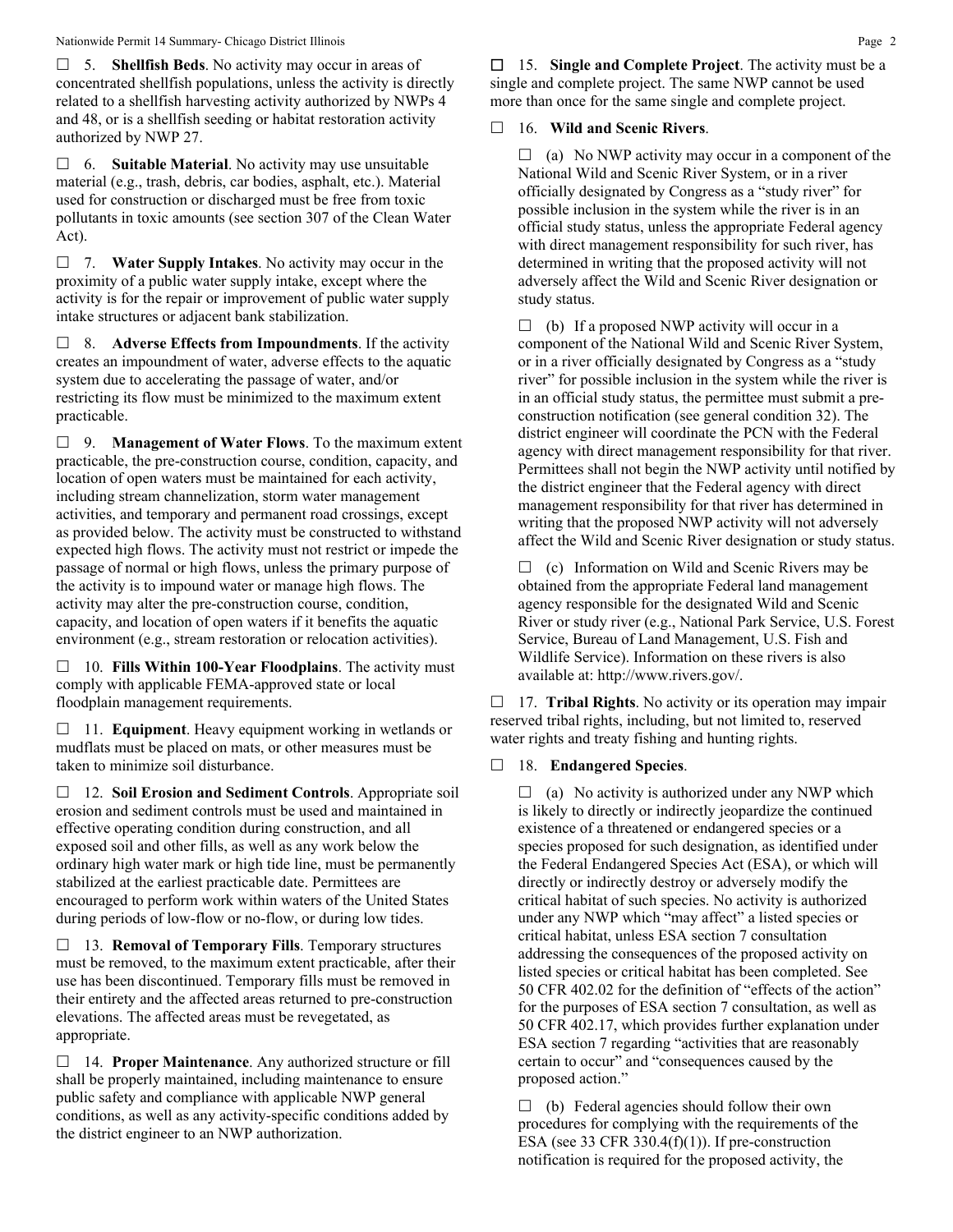Federal permittee must provide the district engineer with the appropriate documentation to demonstrate compliance with those requirements. The district engineer will verify that the appropriate documentation has been submitted. If the appropriate documentation has not been submitted, additional ESA section 7 consultation may be necessary for the activity and the respective federal agency would be responsible for fulfilling its obligation under section 7 of the ESA.

 $\Box$  (c) Non-federal permittees must submit a preconstruction notification to the district engineer if any listed species (or species proposed for listing) or designated critical habitat (or critical habitat proposed such designation) might be affected or is in the vicinity of the activity, or if the activity is located in designated critical habitat or critical habitat proposed for such designation, and shall not begin work on the activity until notified by the district engineer that the requirements of the ESA have been satisfied and that the activity is authorized. For activities that might affect Federally-listed endangered or threatened species (or species proposed for listing) or designated critical habitat (or critical habitat proposed for such designation), the pre-construction notification must include the name(s) of the endangered or threatened species (or species proposed for listing) that might be affected by the proposed activity or that utilize the designated critical habitat (or critical habitat proposed for such designation) that might be affected by the proposed activity. The district engineer will determine whether the proposed activity "may affect" or will have "no effect" to listed species and designated critical habitat and will notify the non-Federal applicant of the Corps' determination within 45 days of receipt of a complete preconstruction notification. For activities where the non-Federal applicant has identified listed species (or species proposed for listing) or designated critical habitat (or critical habitat proposed for such designation) that might be affected or is in the vicinity of the activity, and has so notified the Corps, the applicant shall not begin work until the Corps has provided notification that the proposed activity will have "no effect" on listed species (or species proposed for listing or designated critical habitat (or critical habitat proposed for such designation), or until ESA section 7 consultation or conference has been completed. If the non-Federal applicant has not heard back from the Corps within 45 days, the applicant must still wait for notification from the Corps.

 $\Box$  (d) As a result of formal or informal consultation with the FWS or NMFS the district engineer may add species-specific permit conditions to the NWPs.

 $\Box$  (e) Authorization of an activity by an NWP does not authorize the "take" of a threatened or endangered species as defined under the ESA. In the absence of separate authorization (e.g., an ESA Section 10 Permit, a Biological Opinion with "incidental take" provisions, etc.) from the FWS or the NMFS, the Endangered Species Act prohibits any person subject to the jurisdiction of the United States to take a listed species, where "take" means to harass, harm, pursue, hunt, shoot, wound, kill, trap, capture, or collect, or to attempt to engage in any such conduct. The word "harm" in the definition of "take"

means an act which actually kills or injures wildlife. Such an act may include significant habitat modification or degradation where it actually kills or injures wildlife by significantly impairing essential behavioral patterns, including breeding, feeding or sheltering.

 $\Box$  (f) If the non-federal permittee has a valid ESA section  $10(a)(1)(B)$  incidental take permit with an approved Habitat Conservation Plan for a project or a group of projects that includes the proposed NWP activity, the non-federal applicant should provide a copy of that ESA section  $10(a)(1)(B)$  permit with the PCN required by paragraph (c) of this general condition. The district engineer will coordinate with the agency that issued the ESA section  $10(a)(1)(B)$  permit to determine whether the proposed NWP activity and the associated incidental take were considered in the internal ESA section 7 consultation conducted for the ESA section  $10(a)(1)(B)$  permit. If that coordination results in concurrence from the agency that the proposed NWP activity and the associated incidental take were considered in the internal ESA section 7 consultation for the ESA section  $10(a)(1)(B)$  permit, the district engineer does not need to conduct a separate ESA section 7 consultation for the proposed NWP activity. The district engineer will notify the non-federal applicant within 45 days of receipt of a complete pre-construction notification whether the ESA section  $10(a)(1)(B)$  permit covers the proposed NWP activity or whether additional ESA section 7 consultation is required.

 $\Box$  (g) Information on the location of threatened and endangered species and their critical habitat can be obtained directly from the offices of the FWS and NMFS or their world wide web pages at http://www.fws.gov/ or http://www.fws.gov/ipac and http://www.nmfs.noaa.gov/pr/species/esa/ respectively.

 19. **Migratory Birds and Bald and Golden Eagles**. The permittee is responsible for ensuring that an action authorized by NWP complies with the Migratory Bird Treaty Act and the Bald and Golden Eagle Protection Act. The permittee is responsible for contacting the appropriate local office of the U.S. Fish and Wildlife Service to determine what measures, if any, are necessary or appropriate to reduce adverse effects to migratory birds or eagles, including whether "incidental take" permits are necessary and available under the Migratory Bird Treaty Act or Bald and Golden Eagle Protection Act for a particular activity.

## 20. **Historic Properties**.

 $\Box$  (a) No activity is authorized under any NWP which may have the potential to cause effects to properties listed, or eligible for listing, in the National Register of Historic Places until the requirements of Section 106 of the National Historic Preservation Act (NHPA) have been satisfied.

 $\Box$  (b) Federal permittees should follow their own procedures for complying with the requirements of section 106 of the National Historic Preservation Act (see 33 CFR 330.4 $(g)(1)$ ). If pre-construction notification is required for the proposed NWP activity, the Federal permittee must provide the district engineer with the appropriate documentation to demonstrate compliance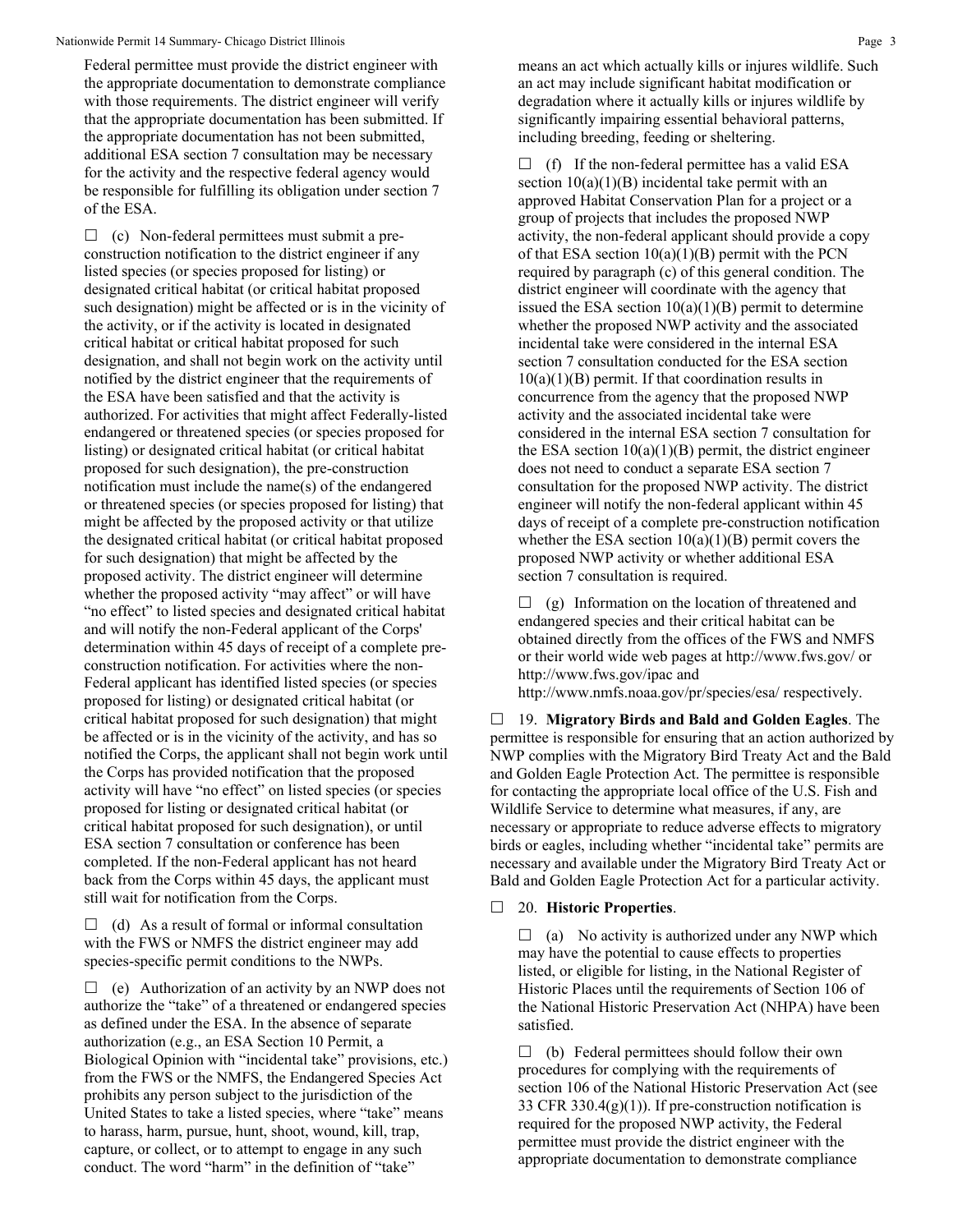with those requirements. The district engineer will verify that the appropriate documentation has been submitted. If the appropriate documentation is not submitted, then additional consultation under section 106 may be necessary. The respective federal agency is responsible for fulfilling its obligation to comply with section 106.

 $\Box$  (c) Non-federal permittees must submit a preconstruction notification to the district engineer if the NWP activity might have the potential to cause effects to any historic properties listed on, determined to be eligible for listing on, or potentially eligible for listing on the National Register of Historic Places, including previously unidentified properties. For such activities, the preconstruction notification must state which historic properties might have the potential to be affected by the proposed NWP activity or include a vicinity map indicating the location of the historic properties or the potential for the presence of historic properties. Assistance regarding information on the location of, or potential for, the presence of historic properties can be sought from the State Historic Preservation Officer, Tribal Historic Preservation Officer, or designated tribal representative, as appropriate, and the National Register of Historic Places (see 33 CFR 330.4(g)). When reviewing pre-construction notifications, district engineers will comply with the current procedures for addressing the requirements of section 106 of the National Historic Preservation Act. The district engineer shall make a reasonable and good faith effort to carry out appropriate identification efforts commensurate with potential impacts, which may include background research, consultation, oral history interviews, sample field investigation, and/or field survey. Based on the information submitted in the PCN and these identification efforts, the district engineer shall determine whether the proposed NWP activity has the potential to cause effects on the historic properties. Section 106 consultation is not required when the district engineer determines that the activity does not have the potential to cause effects on historic properties (see 36 CFR 800.3(a)). Section 106 consultation is required when the district engineer determines that the activity has the potential to cause effects on historic properties. The district engineer will conduct consultation with consulting parties identified under 36 CFR 800.2(c) when he or she makes any of the following effect determinations for the purposes of section 106 of the NHPA: No historic properties affected, no adverse effect, or adverse effect.

 $\Box$  (d) Where the non-Federal applicant has identified historic properties on which the proposed NWP activity might have the potential to cause effects and has so notified the Corps, the non-Federal applicant shall not begin the activity until notified by the district engineer either that the activity has no potential to cause effects to historic properties or that NHPA section 106 consultation has been completed. For non-federal permittees, the district engineer will notify the prospective permittee within 45 days of receipt of a complete pre-construction notification whether NHPA section 106 consultation is required. If NHPA section 106 consultation is required, the district engineer will notify the non-Federal applicant

that he or she cannot begin the activity until section 106 consultation is completed. If the non-Federal applicant has not heard back from the Corps within 45 days, the applicant must still wait for notification from the Corps.

 $\Box$  (e) Prospective permittees should be aware that section 110k of the NHPA (54 U.S.C. 306113) prevents the Corps from granting a permit or other assistance to an applicant who, with intent to avoid the requirements of section 106 of the NHPA, has intentionally significantly adversely affected a historic property to which the permit would relate, or having legal power to prevent it, allowed such significant adverse effect to occur, unless the Corps, after consultation with the Advisory Council on Historic Preservation (ACHP), determines that circumstances justify granting such assistance despite the adverse effect created or permitted by the applicant. If circumstances justify granting the assistance, the Corps is required to notify the ACHP and provide documentation specifying the circumstances, the degree of damage to the integrity of any historic properties affected, and proposed mitigation. This documentation must include any views obtained from the applicant, SHPO/THPO, appropriate Indian tribes if the undertaking occurs on or affects historic properties on tribal lands or affects properties of interest to those tribes, and other parties known to have a legitimate interest in the impacts to the permitted activity on historic properties.

 21. **Discovery of Previously Unknown Remains and Artifacts**. Permittees that discover any previously unknown historic, cultural or archeological remains and artifacts while accomplishing the activity authorized by NWP, they must immediately notify the district engineer of what they have found, and to the maximum extent practicable, avoid construction activities that may affect the remains and artifacts until the required coordination has been completed. The district engineer will initiate the Federal, Tribal, and state coordination required to determine if the items or remains warrant a recovery effort or if the site is eligible for listing in the National Register of Historic Places.

 22. **Designated Critical Resource Waters**. Critical resource waters include, NOAA-managed marine sanctuaries and marine monuments, and National Estuarine Research Reserves. The district engineer may designate, after notice and opportunity for public comment, additional waters officially designated by a state as having particular environmental or ecological significance, such as outstanding national resource waters or state natural heritage sites. The district engineer may also designate additional critical resource waters after notice and opportunity for public comment.

 $\Box$  (a) Discharges of dredged or fill material into waters of the United States are not authorized by NWPs 7, 12, 14, 16, 17, 21, 29, 31, 35, 39, 40, 42, 43, 44, 49, 50, 51, 52, 57, and 58 for any activity within, or directly affecting, critical resource waters, including wetlands adjacent to such waters.

 $\Box$  (b) For NWPs 3, 8, 10, 13, 15, 18, 19, 22, 23, 25, 27, 28, 30, 33, 34, 36, 37, 38, and 54, notification is required in accordance with general condition 32, for any activity proposed by permittees in the designated critical resource waters including wetlands adjacent to those waters. The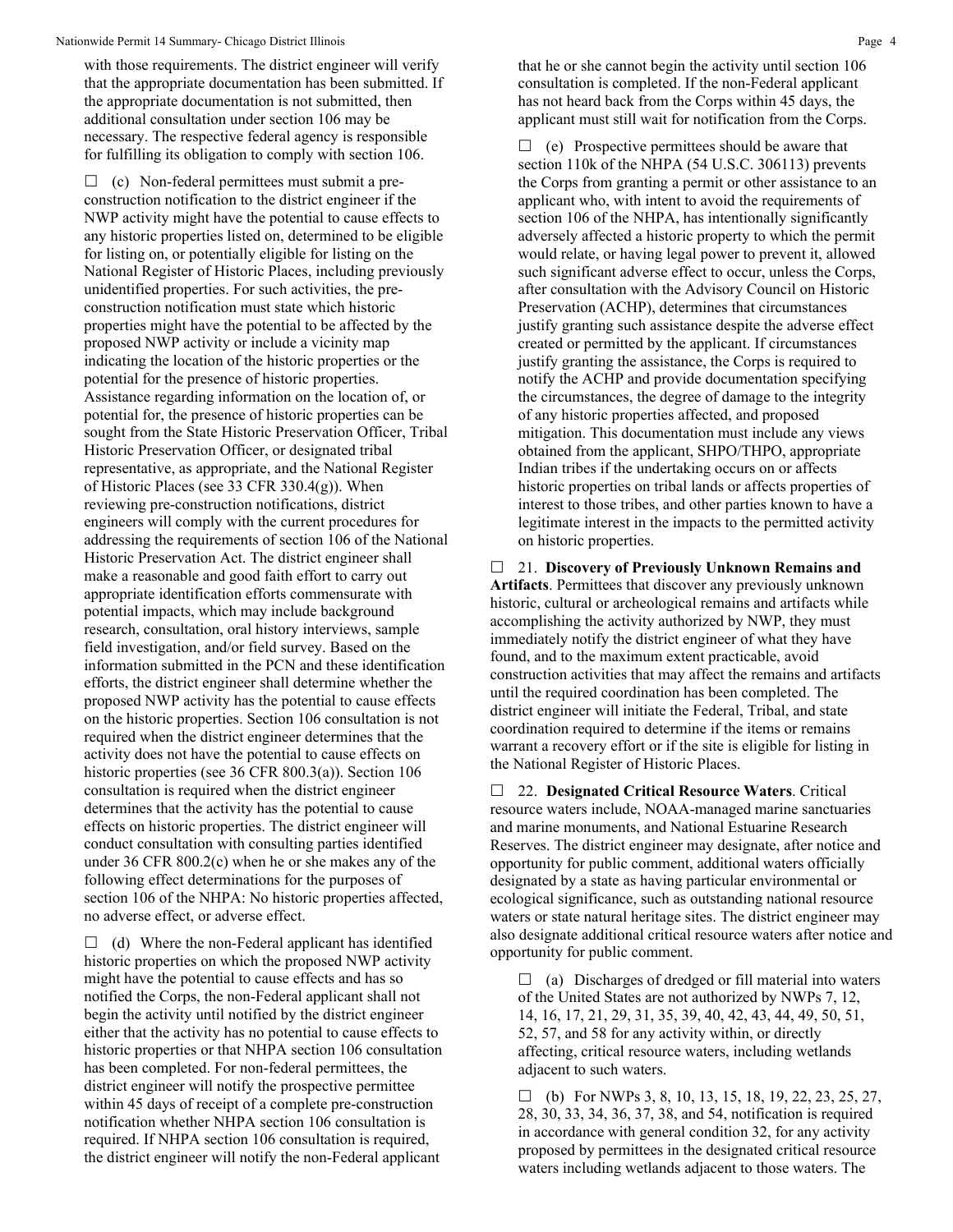district engineer may authorize activities under these NWPs only after she or he determines that the impacts to the critical resource waters will be no more than minimal.

 23. **Mitigation**. The district engineer will consider the following factors when determining appropriate and practicable mitigation necessary to ensure that the individual and cumulative adverse environmental effects are no more than minimal:

 $\Box$  (a) The activity must be designed and constructed to avoid and minimize adverse effects, both temporary and permanent, to waters of the United States to the maximum extent practicable at the project site (i.e., on site).

 $\Box$  (b) Mitigation in all its forms (avoiding, minimizing, rectifying, reducing, or compensating for resource losses) will be required to the extent necessary to ensure that the individual and cumulative adverse environmental effects are no more than minimal.

 $\Box$  (c) Compensatory mitigation at a minimum one-forone ratio will be required for all wetland losses that exceed 1/10-acre and require pre-construction notification, unless the district engineer determines in writing that either some other form of mitigation would be more environmentally appropriate or the adverse environmental effects of the proposed activity are no more than minimal, and provides an activity-specific waiver of this requirement. For wetland losses of 1/10 acre or less that require pre-construction notification, the district engineer may determine on a case-by-case basis that compensatory mitigation is required to ensure that the activity results in only minimal adverse environmental effects.

 $\Box$  (d) Compensatory mitigation at a minimum one-forone ratio will be required for all losses of stream bed that exceed 3/100-acre and require pre-construction notification, unless the district engineer determines in writing that either some other form of mitigation would be more environmentally appropriate or the adverse environmental effects of the proposed activity are no more than minimal, and provides an activity-specific waiver of this requirement.

This compensatory mitigation requirement may be satisfied through the restoration or enhancement of riparian areas next to streams in accordance with paragraph (e) of this general condition. For losses of stream bed of 3/100-acre or less that require preconstruction notification, the district engineer may determine on a case-by-case basis that compensatory mitigation is required to ensure that the activity results in only minimal adverse environmental effects. Compensatory mitigation for losses of streams should be provided, if practicable, through stream rehabilitation, enhancement, or preservation, since streams are difficultto-replace resources (see  $33 \text{ CFR } 332.3(e)(3)$ ).

 $\Box$  (e) Compensatory mitigation plans for NWP activities in or near streams or other open waters will normally include a requirement for the restoration or enhancement, maintenance, and legal protection (e.g., conservation easements) of riparian areas next to open waters. In some cases, the restoration or

maintenance/protection of riparian areas may be the only compensatory mitigation required. If restoring riparian areas involves planting vegetation, only native species should be planted. The width of the required riparian area will address documented water quality or aquatic habitat loss concerns. Normally, the riparian area will be 25 to 50 feet wide on each side of the stream, but the district engineer may require slightly wider riparian areas to address documented water quality or habitat loss concerns. If it is not possible to restore or maintain/protect a riparian area on both sides of a stream, or if the waterbody is a lake or coastal waters, then restoring or maintaining/protecting a riparian area along a single bank or shoreline may be sufficient.

Where both wetlands and open waters exist on the project site, the district engineer will determine the appropriate compensatory mitigation (e.g., riparian areas and/or wetlands compensation) based on what is best for the aquatic environment on a watershed basis. In cases where riparian areas are determined to be the most appropriate form of minimization or compensatory mitigation, the district engineer may waive or reduce the requirement to provide wetland compensatory mitigation for wetland losses.

 $\Box$  (f) Compensatory mitigation projects provided to offset losses of aquatic resources must comply with the applicable provisions of 33 CFR part 332.

 $\Box$  (1) The prospective permittee is responsible for proposing an appropriate compensatory mitigation option if compensatory mitigation is necessary to ensure that the activity results in no more than minimal adverse environmental effects. For the NWPs, the preferred mechanism for providing compensatory mitigation is mitigation bank credits or in-lieu fee program credits (see 33 CFR 332.3(b)(2) and (3)). However, if an appropriate number and type of mitigation bank or in-lieu credits are not available at the time the PCN is submitted to the district engineer, the district engineer may approve the use of permittee-responsible mitigation.

 $\Box$  (2) The amount of compensatory mitigation required by the district engineer must be sufficient to ensure that the authorized activity results in no more than minimal individual and cumulative adverse environmental effects (see 33 CFR 330.1(e)(3)). (See also 33 CFR 332.3(f).)

 $\Box$  (3) Since the likelihood of success is greater and the impacts to potentially valuable uplands are reduced, aquatic resource restoration should be the first compensatory mitigation option considered for permittee-responsible mitigation.

 $\Box$  (4) If permittee-responsible mitigation is the proposed option, the prospective permittee is responsible for submitting a mitigation plan. A conceptual or detailed mitigation plan may be used by the district engineer to make the decision on the NWP verification request, but a final mitigation plan that addresses the applicable requirements of 33 CFR  $332.4(c)(2)$  through (14) must be approved by the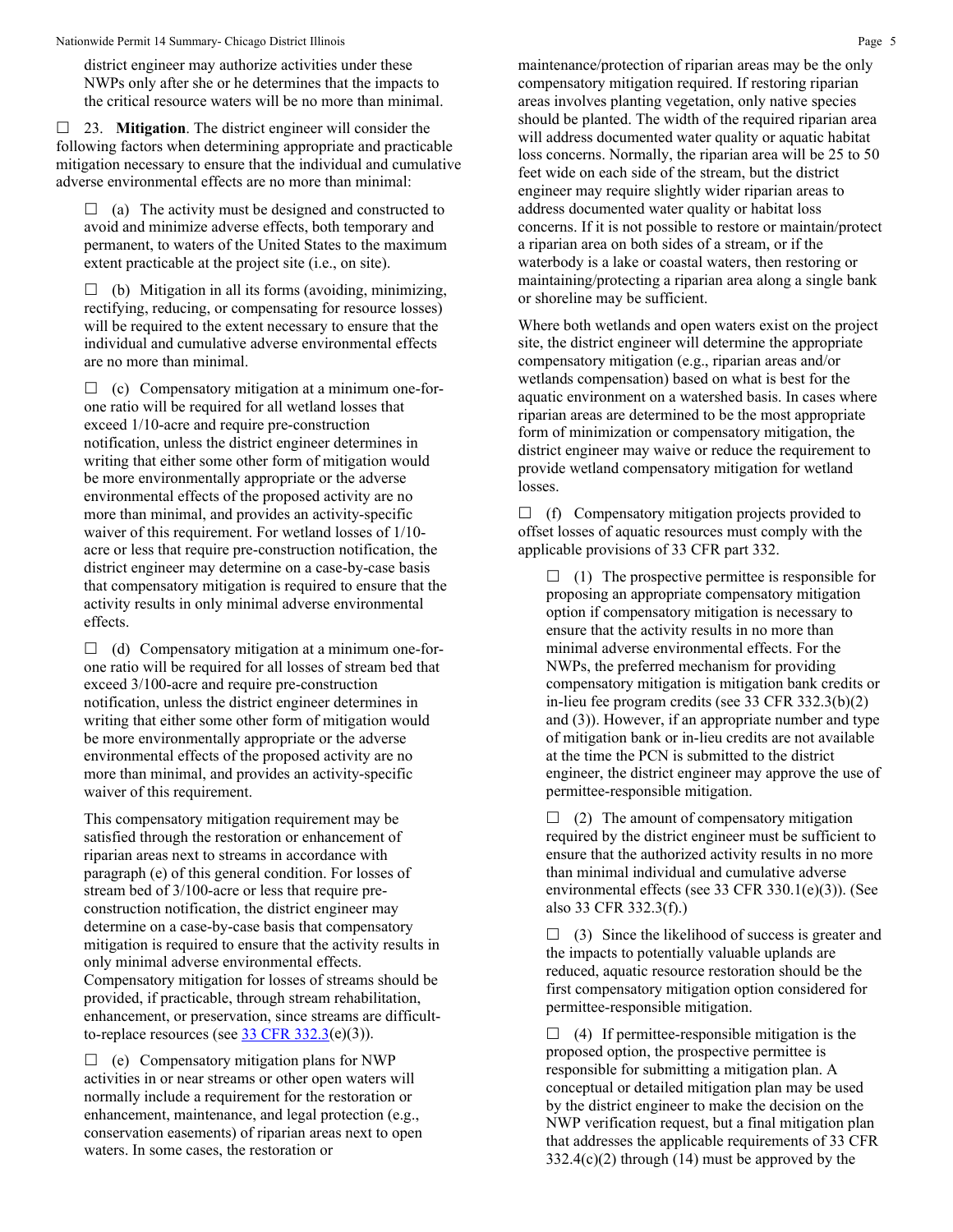district engineer before the permittee begins work in waters of the United States, unless the district engineer determines that prior approval of the final mitigation plan is not practicable or not necessary to ensure timely completion of the required compensatory mitigation (see 33 CFR 332.3(k)(3)).

 $\Box$  (5) If mitigation bank or in-lieu fee program credits are the proposed option, the mitigation plan needs to address only the baseline conditions at the impact site and the number of credits to be provided (see 33 CFR 332.4(c)(1)(ii)).

 $\Box$  (6) Compensatory mitigation requirements (e.g., resource type and amount to be provided as compensatory mitigation, site protection, ecological performance standards, monitoring requirements) may be addressed through conditions added to the NWP authorization, instead of components of a compensatory mitigation plan (see 33 CFR  $332.4(c)(1)(ii)$ .

 $\Box$  (g) Compensatory mitigation will not be used to increase the acreage losses allowed by the acreage limits of the NWPs. For example, if an NWP has an acreage limit of 1/2-acre, it cannot be used to authorize any NWP activity resulting in the loss of greater than 1/2-acre of waters of the United States, even if compensatory mitigation is provided that replaces or restores some of the lost waters. However, compensatory mitigation can and should be used, as necessary, to ensure that an NWP activity already meeting the established acreage limits also satisfies the no more than minimal impact requirement for the NWPs.

 $\Box$  (h) Permittees may propose the use of mitigation banks, in-lieu fee programs, or permittee-responsible mitigation. When developing a compensatory mitigation proposal, the permittee must consider appropriate and practicable options consistent with the framework at 33 CFR 332.3(b).

For activities resulting in the loss of marine or estuarine resources, permittee-responsible mitigation may be environmentally preferable if there are no mitigation banks or in-lieu fee programs in the area that have marine or estuarine credits available for sale or transfer to the permittee. For permittee-responsible mitigation, the special conditions of the NWP verification must clearly indicate the party or parties responsible for the implementation and performance of the compensatory mitigation project, and, if required, its long-term management.

 $\Box$  (i) Where certain functions and services of waters of the United States are permanently adversely affected by a regulated activity, such as discharges of dredged or fill material into waters of the United States that will convert a forested or scrub-shrub wetland to a herbaceous wetland in a permanently maintained utility line right-of-way, mitigation may be required to reduce the adverse environmental effects of the activity to the no more than minimal level.

 24**. Safety of Impoundment Structures**. To ensure that all impoundment structures are safely designed, the district engineer may require non-Federal applicants to demonstrate that the structures comply with established state dam safety criteria or have been designed by qualified persons. The district engineer may also require documentation that the design has been independently reviewed by similarly qualified persons, and appropriate modifications made to ensure safety.

## 25**. Water Quality**.

 $\Box$  (a) Where the certifying authority (state, authorized tribe, or EPA, as appropriate) has not previously certified compliance of an NWP with CWA section 401, a CWA section 401 water quality certification for the proposed discharge must be obtained or waived (see 33 CFR  $330.4(c)$  $330.4(c)$ ). If the permittee cannot comply with all of the conditions of a water quality certification previously issued by certifying authority for the issuance of the NWP, then the permittee must obtain a water quality certification or waiver for the proposed discharge in order for the activity to be authorized by an NWP.

 $\Box$  (b) If the NWP activity requires pre-construction notification and the certifying authority has not previously certified compliance of an NWP with CWA section 401, the proposed discharge is not authorized by an NWP until water quality certification is obtained or waived. If the certifying authority issues a water quality certification for the proposed discharge, the permittee must submit a copy of the certification to the district engineer. The discharge is not authorized by an NWP until the district engineer has notified the permittee that the water quality certification requirement has been satisfied by the issuance of a water quality certification or a waiver.

 $\Box$  (c) The district engineer or certifying authority may require additional water quality management measures to ensure that the authorized activity does not result in more than minimal degradation of water quality.

 26**. Coastal Zone Management**. In coastal states where an NWP has not previously received a state coastal zone management consistency concurrence, an individual state coastal zone management consistency concurrence must be obtained, or a presumption of concurrence must occur (see 33 CFR 330.4(d)). If the permittee cannot comply with all of the conditions of a coastal zone management consistency concurrence previously issued by the state, then the permittee must obtain an individual coastal zone management consistency concurrence or presumption of concurrence in order for the activity to be authorized by NWP. The district engineer or a state may require additional measures to ensure that the authorized activity is consistent with state coastal zone management requirements.

 27**. Regional and Case-By-Case Conditions**. The activity must comply with any regional conditions that may have been added by the Division Engineer (see 33 CFR 330.4(e)) and with any case specific conditions added by the Corps or by the state, Indian Tribe, or U.S. EPA in its CWA section 401 Water Quality Certification, or by the state in its Coastal Zone Management Act consistency determination.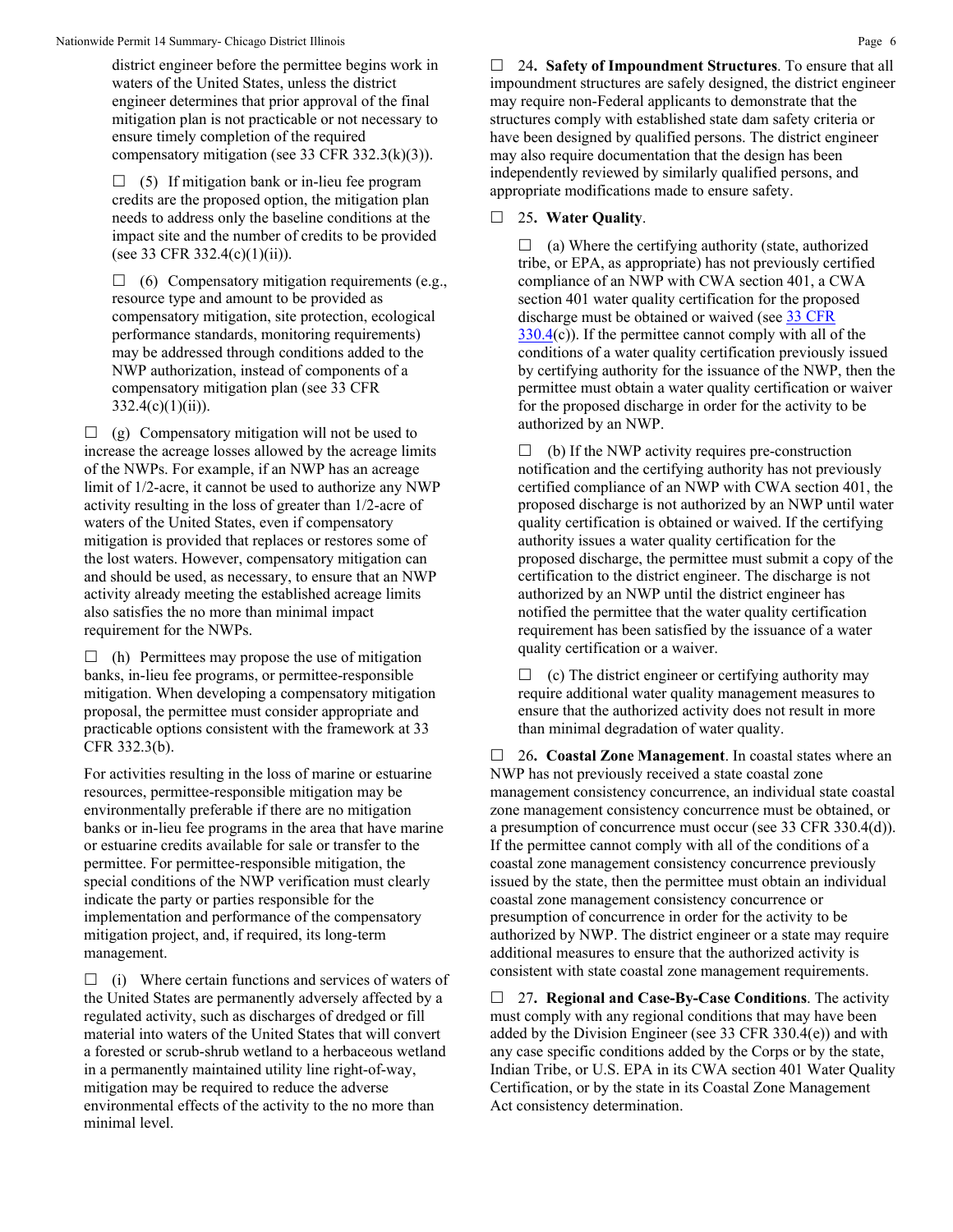28**. Use of Multiple Nationwide Permits**. The use of more than one NWP for a single and complete project is authorized, subject to the following restrictions:

 (a) If only one of the NWPs used to authorize the single and complete project has a specified acreage limit, the acreage loss of waters of the United States cannot exceed the acreage limit of the NWP with the highest specified acreage limit. For example, if a road crossing over tidal waters is constructed under NWP 14, with associated bank stabilization authorized by NWP 13, the maximum acreage loss of waters of the United States for the total project cannot exceed 1/3-acre.

 $\Box$  (b) If one or more of the NWPs used to authorize the single and complete project has specified acreage limits, the acreage loss of waters of the United States authorized by those NWPs cannot exceed their respective specified acreage limits. For example, if a commercial development is constructed under NWP 39, and the single and complete project includes the filling of an upland ditch authorized by NWP 46, the maximum acreage loss of waters of the United States for the commercial development under NWP 39 cannot exceed 1/2-acre, and the total acreage loss of waters of United States due to the NWP 39 and 46 activities cannot exceed 1 acre.

 29**. Transfer of Nationwide Permit Verifications**. If the permittee sells the property associated with a nationwide permit verification, the permittee may transfer the nationwide permit verification to the new owner by submitting a letter to the appropriate Corps district office to validate the transfer. A copy of the nationwide permit verification must be attached to the letter, and the letter must contain the following statement and signature:

"When the structures or work authorized by this nationwide permit are still in existence at the time the property is transferred, the terms and conditions of this nationwide permit, including any special conditions, will continue to be binding on the new owner(s) of the property. To validate the transfer of this nationwide permit and the associated liabilities associated with compliance with its terms and conditions, have the transferee sign and date below."

(Transferee)

## (Date)

□ 30. **Compliance Certification**. Each permittee who receives an NWP verification letter from the Corps must provide a signed certification documenting completion of the authorized activity and implementation of any required compensatory mitigation. The success of any required permittee-responsible mitigation, including the achievement of ecological performance standards, will be addressed separately by the district engineer. The Corps will provide the permittee the certification document with the NWP verification letter. The certification document will include:

 $\Box$  (a) A statement that the authorized activity was done in accordance with the NWP authorization, including any general, regional, or activity-specific conditions;

accordance with the permit conditions. If credits from a mitigation bank or in-lieu fee program are used to satisfy the compensatory mitigation requirements, the certification must include the documentation required by 33 CFR 332.3(l)(3) to confirm that the permittee secured the appropriate number and resource type of credits; and

 $\Box$  (c) The signature of the permittee certifying the completion of the activity and mitigation.

The completed certification document must be submitted to the district engineer within 30 days of completion of the authorized activity or the implementation of any required compensatory mitigation, whichever occurs later.

 31**. Activities Affecting Structures or Works Built by the United States.** If an NWP activity also requires review by, or permission from, the Corps pursuant to 33 U.S.C. 408 because it will alter or temporarily or permanently occupy or use a U.S. Army Corps of Engineers (USACE) federally authorized Civil Works project (a "USACE project"), the prospective permittee must submit a pre-construction notification. See paragraph (b)(10) of general condition 32.

An activity that requires section 408 permission and/or review is not authorized by NWP until the appropriate Corps office issues the section 408 permission or completes its review to alter, occupy, or use the USACE project, and the district engineer issues a written NWP verification.

#### 32**. Pre-Construction Notification**.

 $\Box$  (a) **Timing**. Where required by the terms of the NWP, the prospective permittee must notify the district engineer by submitting a pre-construction notification (PCN) as early as possible. The district engineer must determine if the PCN is complete within 30 calendar days of the date of receipt and, if the PCN is determined to be incomplete, notify the prospective permittee within that 30 day period to request the additional information necessary to make the PCN complete. The request must specify the information needed to make the PCN complete. As a general rule, district engineers will request additional information necessary to make the PCN complete only once. However, if the prospective permittee does not provide all of the requested information, then the district engineer will notify the prospective permittee that the PCN is still incomplete and the PCN review process will not commence until all of the requested information has been received by the district engineer. The prospective permittee shall not begin the activity until either:

 $\Box$  (1) He or she is notified in writing by the district engineer that the activity may proceed under the NWP with any special conditions imposed by the district or division engineer; or

 $\Box$  (2) 45 calendar days have passed from the district engineer's receipt of the complete PCN and the prospective permittee has not received written notice from the district or division engineer. However, if the permittee was required to notify the Corps pursuant to general condition 18 that listed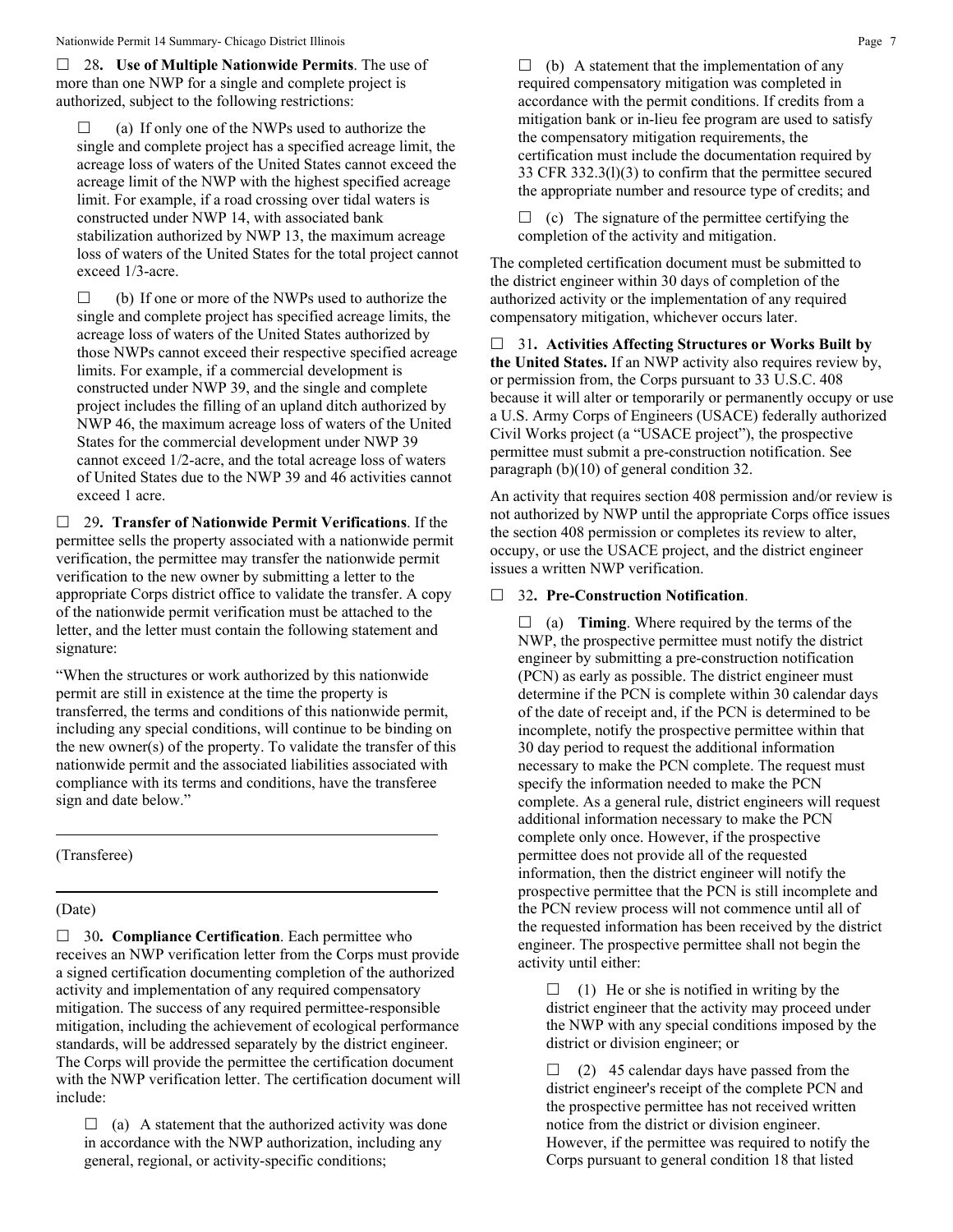species or critical habitat might be affected or are in the vicinity of the activity, or to notify the Corps pursuant to general condition 20 that the activity might have the potential to cause effects to historic properties, the permittee cannot begin the activity until receiving written notification from the Corps that there is "no effect" on listed species or "no potential to cause effects" on historic properties, or that any consultation required under Section 7 of the Endangered Species Act (see 33 CFR 330.4(f)) and/or section 106 of the National Historic Preservation Act (see 33 CFR 330.4(g)) has been completed. If the proposed activity requires a written waiver to exceed specified limits of an NWP, the permittee may not begin the activity until the district engineer issues the waiver. If the district or division engineer notifies the permittee in writing that an individual permit is required within 45 calendar days of receipt of a complete PCN, the permittee cannot begin the activity until an individual permit has been obtained. Subsequently, the permittee's right to proceed under the NWP may be modified, suspended, or revoked only in accordance with the procedure set forth in 33 CFR 330.5(d)(2).

 (b) **Contents of Pre-Construction Notification**. The PCN must be in writing and include the following information:

 $\Box$  (1) Name, address and telephone numbers of the prospective permittee;

 $\Box$  (2) Location of the proposed activity;

 $\Box$  (3) Identify the specific NWP or NWP(s) the prospective permittee wants to use to authorize the proposed activity;

 $\Box$  (4) (i) A description of the proposed activity; the activity's purpose; direct and indirect adverse environmental effects the activity would cause, including the anticipated amount of loss of wetlands, other special aquatic sites, and other waters expected to result from the NWP activity, in acres, linear feet, or other appropriate unit of measure; a description of any proposed mitigation measures intended to reduce the adverse environmental effects caused by the proposed activity; and any other NWP(s), regional general permit(s), or individual permit(s) used or intended to be used to authorize any part of the proposed project or any related activity, including other separate and distant crossings for linear projects that require Department of the Army authorization but do not require pre-construction notification. The description of the proposed activity and any proposed mitigation measures should be sufficiently detailed to allow the district engineer to determine that the adverse environmental effects of the activity will be no more than minimal and to determine the need for compensatory mitigation or other mitigation measures.

 $\Box$  (ii) For linear projects where one or more single and complete crossings require preconstruction notification, the PCN must include the quantity of anticipated losses of wetlands, other special aquatic sites, and other waters for each single and complete crossing of those wetlands, other special aquatic sites, and other waters (including those single and complete crossings authorized by NWP but do not require PCNs). This information will be used by the district engineer to evaluate the cumulative adverse environmental effects of the proposed linear project, and does not change those non-PCN NWP activities into NWP PCNs.

 $\Box$  (iii) Sketches should be provided when necessary to show that the activity complies with the terms of the NWP. (Sketches usually clarify the activity and when provided results in a quicker decision. Sketches should contain sufficient detail to provide an illustrative description of the proposed activity (e.g., a conceptual plan), but do not need to be detailed engineering plans);

 $\Box$  (5) The PCN must include a delineation of wetlands, other special aquatic sites, and other waters, such as lakes and ponds, perennial, and intermittent, on the project site. Wetland delineations must be prepared in accordance with the current method required by the Corps. The permittee may ask the Corps to delineate the special aquatic sites and other waters on the project site, but there may be a delay if the Corps does the delineation, especially if the project site is large or contains many wetlands, other special aquatic sites, and other waters. Furthermore, the 45-day period will not start until the delineation has been submitted to or completed by the Corps, as appropriate;

 $\Box$  (6) If the proposed activity will result in the loss of greater than 1/10-acre of wetlands or 3/100 acre of stream bed and a PCN is required, the prospective permittee must submit a statement describing how the mitigation requirement will be satisfied, or explaining why the adverse environmental effects are no more than minimal and why compensatory mitigation should not be required. As an alternative, the prospective permittee may submit a conceptual or detailed mitigation plan.

 $\Box$  (7) For non-federal permittees, if any listed species (or species proposed for listing) or designated critical habitat (or critical habitat proposed for such designation) might be affected or is in the vicinity of the activity, or if the activity is located in designated critical habitat (or critical habitat proposed for such designation), the PCN must include the name(s) of those endangered or threatened species (or species proposed for listing) that might be affected by the proposed activity or utilize the designated critical habitat (or critical habitat proposed for such designation) that might be affected by the proposed activity. For NWP activities that require pre-construction notification, Federal permittees must provide documentation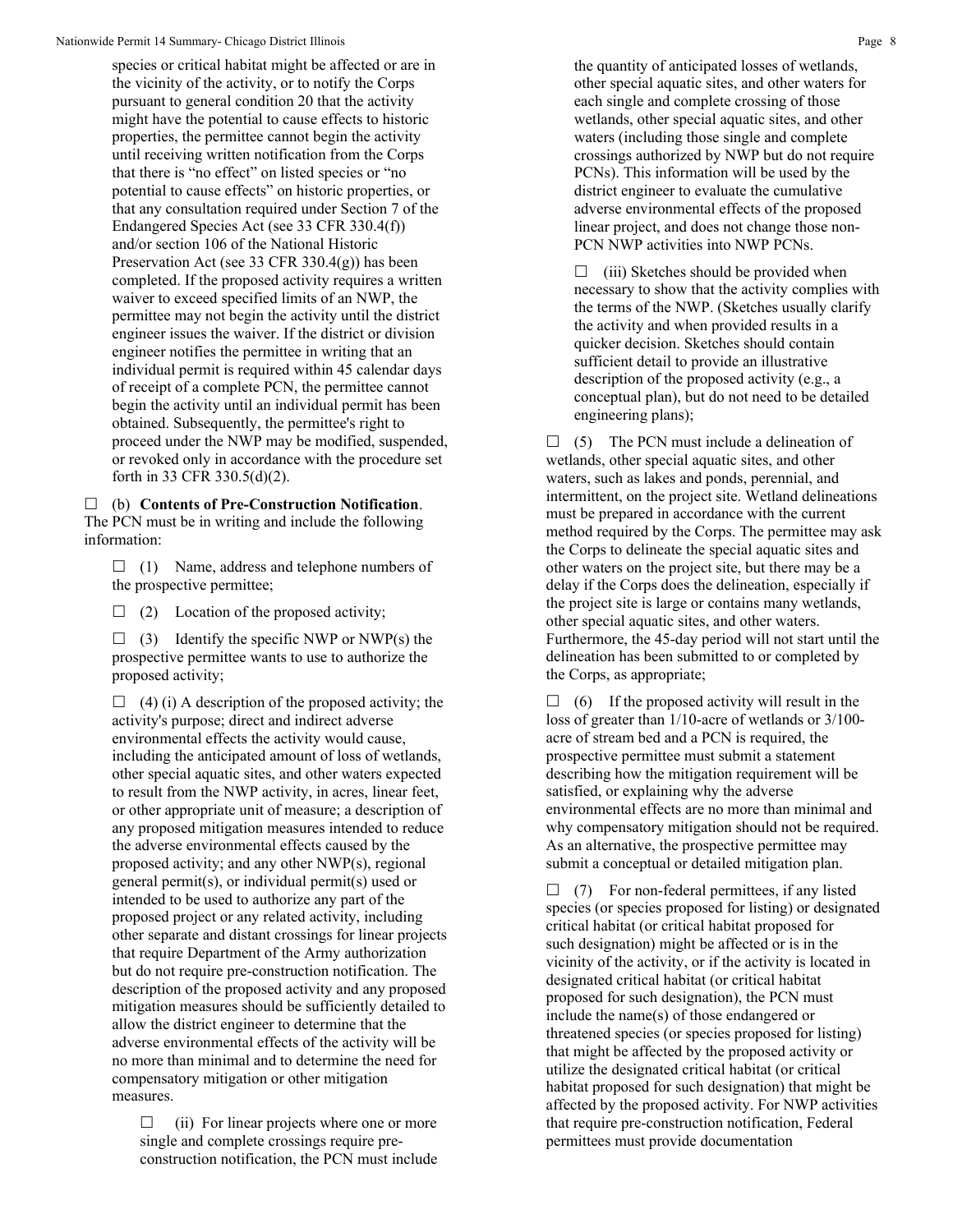demonstrating compliance with the Endangered Species Act;

 $\Box$  (8) For non-federal permittees, if the NWP activity might have the potential to cause effects to a historic property listed on, determined to be eligible for listing on, or potentially eligible for listing on, the National Register of Historic Places, the PCN must state which historic property might have the potential to be affected by the proposed activity or include a vicinity map indicating the location of the historic property. For NWP activities that require preconstruction notification, Federal permittees must provide documentation demonstrating compliance with section 106 of the National Historic Preservation Act;

 $\Box$  (9) For an activity that will occur in a component of the National Wild and Scenic River System, or in a river officially designated by Congress as a "study river" for possible inclusion in the system while the river is in an official study status, the PCN must identify the Wild and Scenic River or the "study river" (see general condition 16); and

 $\Box$  (10) For an NWP activity that requires permission from, or review by, the Corps pursuant to 33 U.S.C. 408 because it will alter or temporarily or permanently occupy or use a U.S. Army Corps of Engineers federally authorized civil works project, the pre-construction notification must include a statement confirming that the project proponent has submitted a written request for section 408 permission from, or review by, the Corps office having jurisdiction over that USACE project.

 (c) **Form of Pre-Construction Notification.** The nationwide permit pre-construction notification form (Form ENG 6082) should be used for NWP PCNs. A letter containing the required information may also be used. Applicants may provide electronic files of PCNs and supporting materials if the district engineer has established tools and procedures for electronic submittals.

# (d) **Agency Coordination**:

 $\Box$  (1) The district engineer will consider any comments from Federal and state agencies concerning the proposed activity's compliance with the terms and conditions of the NWPs and the need for mitigation to reduce the activity's adverse environmental effects so that they are no more than minimal.

 $\Box$  (2) Agency coordination is required for:

i) All NWP activities that require preconstruction notification and result in the loss of greater than 1/2-acre of waters of the United States;

ii) NWP 13 activities in excess of 500 linear feet, fills greater than one cubic yard per running foot, or involve discharges of dredged or fill material into special aquatic sites; and

(iii) NWP 54 activities in excess of 500 linear feet, or that extend into the waterbody more than 30 feet from the mean low water line in tidal waters or the ordinary high water mark in the Great Lakes.

 $\Box$  (3) When agency coordination is required, the district engineer will immediately provide (e.g., via email, facsimile transmission, overnight mail, or other expeditious manner) a copy of the complete PCN to the appropriate Federal or state offices (FWS, state natural resource or water quality agency, EPA, and, if appropriate, the NMFS). With the exception of NWP 37, these agencies will have 10 calendar days from the date the material is transmitted to notify the district engineer via telephone, facsimile transmission, or email that they intend to provide substantive, site-specific comments. The comments must explain why the agency believes the adverse environmental effects will be more than minimal. If so contacted by an agency, the district engineer will wait an additional 15 calendar days before making a decision on the pre-construction notification. The district engineer will fully consider agency comments received within the specified time frame concerning the proposed activity's compliance with the terms and conditions of the NWPs, including the need for mitigation to ensure that the net adverse environmental effects of the proposed activity are no more than minimal. The district engineer will provide no response to the resource agency, except as provided below. The district engineer will indicate in the administrative record associated with each preconstruction notification that the resource agencies' concerns were considered. For NWP 37, the emergency watershed protection and rehabilitation activity may proceed immediately in cases where there is an unacceptable hazard to life or a significant loss of property or economic hardship will occur. The district engineer will consider any comments received to decide whether the NWP 37 authorization should be modified, suspended, or revoked in accordance with the procedures at 33 CFR 330.5.

 $\Box$  (4) In cases of where the prospective permittee is not a Federal agency, the district engineer will provide a response to NMFS within 30 calendar days of receipt of any Essential Fish Habitat conservation recommendations, as required by section 305(b)(4)(B) of the Magnuson-Stevens Fishery Conservation and Management Act.

 $\Box$  (5) Applicants are encouraged to provide the Corps with either electronic files or multiple copies of pre-construction notifications to expedite agency coordination.

# **C. District Engineer's Decision**

 $\Box$  1. In reviewing the PCN for the proposed activity, the district engineer will determine whether the activity authorized by the NWP will result in more than minimal individual or cumulative adverse environmental effects or may be contrary to the public interest. If a project proponent requests authorization by a specific NWP, the district engineer should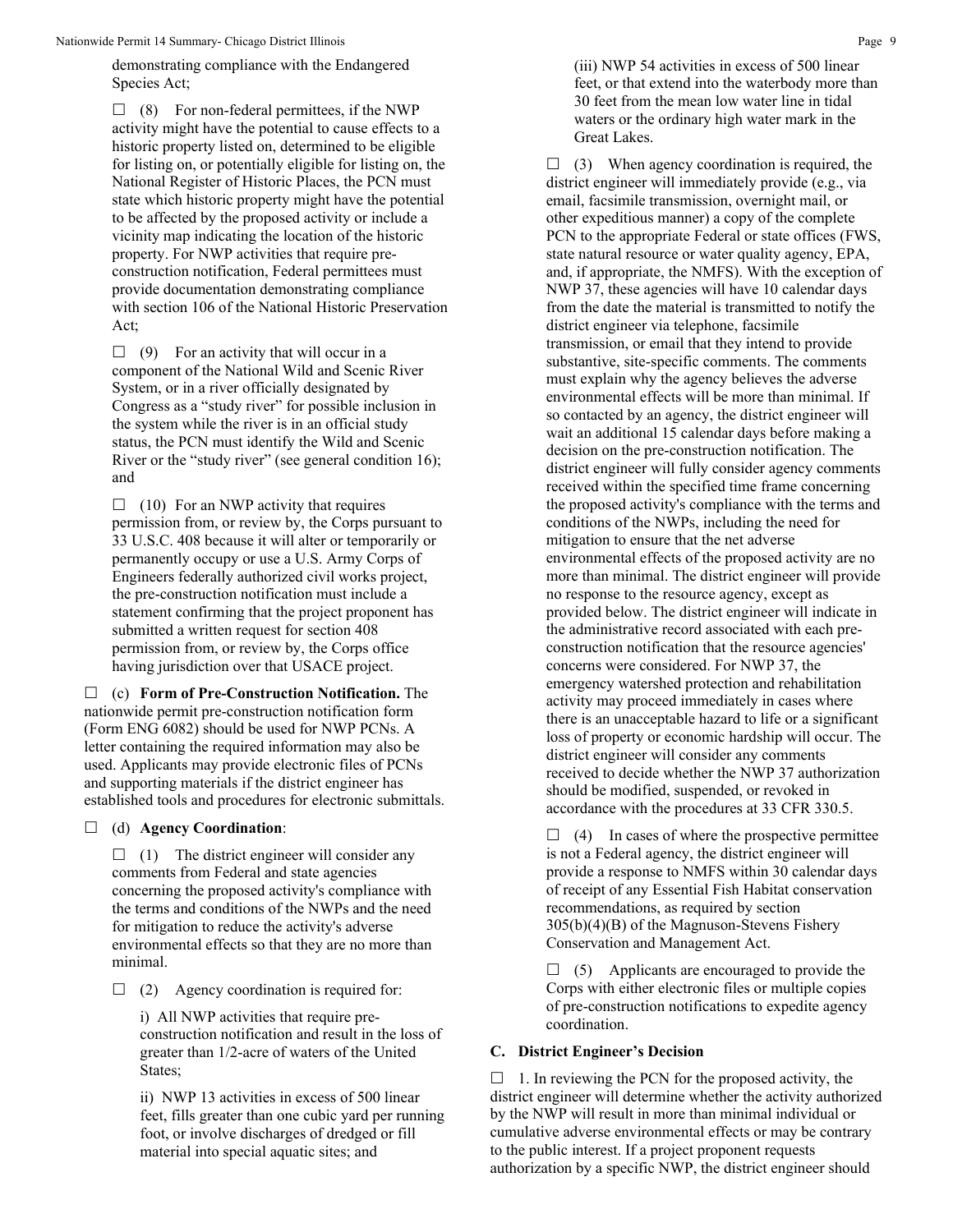issue the NWP verification for that activity if it meets the terms and conditions of that NWP, unless he or she determines, after considering mitigation, that the proposed activity will result in more than minimal individual and cumulative adverse effects on the aquatic environment and other aspects of the public interest and exercises discretionary authority to require an individual permit for the proposed activity. For a linear project, this determination will include an evaluation of the single and complete crossings of waters of the United States that require PCNs to determine whether they individually satisfy the terms and conditions of the NWP(s), as well as the cumulative effects caused by all of the crossings of waters of the United States authorized by NWP.

If an applicant requests a waiver of an applicable limit, as provided for in NWPs 13, 36, or 54, the district engineer will only grant the waiver upon a written determination that the NWP activity will result in only minimal individual and cumulative adverse environmental effects.

 $\Box$  2. When making minimal adverse environmental effects determinations the district engineer will consider the direct and indirect effects caused by the NWP activity. He or she will also consider the cumulative adverse environmental effects caused by activities authorized by NWP and whether those cumulative adverse environmental effects are no more than minimal. The district engineer will also consider site specific factors, such as the environmental setting in the vicinity of the NWP activity, the type of resource that will be affected by the NWP activity, the functions provided by the aquatic resources that will be affected by the NWP activity, the degree or magnitude to which the aquatic resources perform those functions, the extent that aquatic resource functions will be lost as a result of the NWP activity (e.g., partial or complete loss), the duration of the adverse effects (temporary or permanent), the importance of the aquatic resource functions to the region (e.g., watershed or ecoregion), and mitigation required by the district engineer. If an appropriate functional or condition assessment method is available and practicable to use, that assessment method may be used by the district engineer to assist in the minimal adverse environmental effects determination. The district engineer may add case-specific special conditions to the NWP authorization to address site-specific environmental concerns.

 $\Box$  3. If the proposed activity requires a PCN and will result in a loss of greater than 1/10-acre of wetlands or 3/100 acre of stream bed, the prospective permittee should submit a mitigation proposal with the PCN. Applicants may also propose compensatory mitigation for NWP activities with smaller impacts, or for impacts to other types of waters. The district engineer will consider any proposed compensatory mitigation or other mitigation measures the applicant has included in the proposal in determining whether the net adverse environmental effects of the proposed activity are no more than minimal. The compensatory mitigation proposal may be either conceptual or detailed. If the district engineer determines that the activity complies with the terms and conditions of the NWP and that the adverse environmental effects are no more than minimal, after considering mitigation, the district engineer will notify the permittee and include any activity-specific conditions in the NWP verification the district engineer deems necessary. Conditions for compensatory mitigation requirements must comply with the appropriate

provisions at  $33$  CFR  $332.3(k)$ . The district engineer must approve the final mitigation plan before the permittee commences work in waters of the United States, unless the district engineer determines that prior approval of the final mitigation plan is not practicable or not necessary to ensure timely completion of the required compensatory mitigation. If the prospective permittee elects to submit a compensatory mitigation plan with the PCN, the district engineer will expeditiously review the proposed compensatory mitigation plan. The district engineer must review the proposed compensatory mitigation plan within 45 calendar days of receiving a complete PCN and determine whether the proposed mitigation would ensure that the NWP activity results in no more than minimal adverse environmental effects. If the net adverse environmental effects of the NWP activity (after consideration of the mitigation proposal) are determined by the district engineer to be no more than minimal, the district engineer will provide a timely written response to the applicant. The response will state that the NWP activity can proceed under the terms and conditions of the NWP, including any activity-specific conditions added to the NWP authorization by the district engineer.

 $\Box$  4. If the district engineer determines that the adverse environmental effects of the proposed activity are more than minimal, then the district engineer will notify the applicant either: (a) That the activity does not qualify for authorization under the NWP and instruct the applicant on the procedures to seek authorization under an individual permit; (b) that the activity is authorized under the NWP subject to the applicant's submission of a mitigation plan that would reduce the adverse environmental effects so that they are no more than minimal; or (c) that the activity is authorized under the NWP with specific modifications or conditions. Where the district engineer determines that mitigation is required to ensure no more than minimal adverse environmental effects, the activity will be authorized within the 45-day PCN period (unless additional time is required to comply with general conditions 18, 20, and/or 31), with activity-specific conditions that state the mitigation requirements. The authorization will include the necessary conceptual or detailed mitigation plan or a requirement that the applicant submit a mitigation plan that would reduce the adverse environmental effects so that they are no more than minimal. When compensatory mitigation is required, no work in waters of the United States may occur until the district engineer has approved a specific mitigation plan or has determined that prior approval of a final mitigation plan is not practicable or not necessary to ensure timely completion of the required compensatory mitigation.

#### D. **Further Information**

1. District engineers have authority to determine if an activity complies with the terms and conditions of an NWP.

2. NWPs do not obviate the need to obtain other federal, state, or local permits, approvals, or authorizations required by law.

3. NWPs do not grant any property rights or exclusive privileges.

4. NWPs do not authorize any injury to the property or rights of others.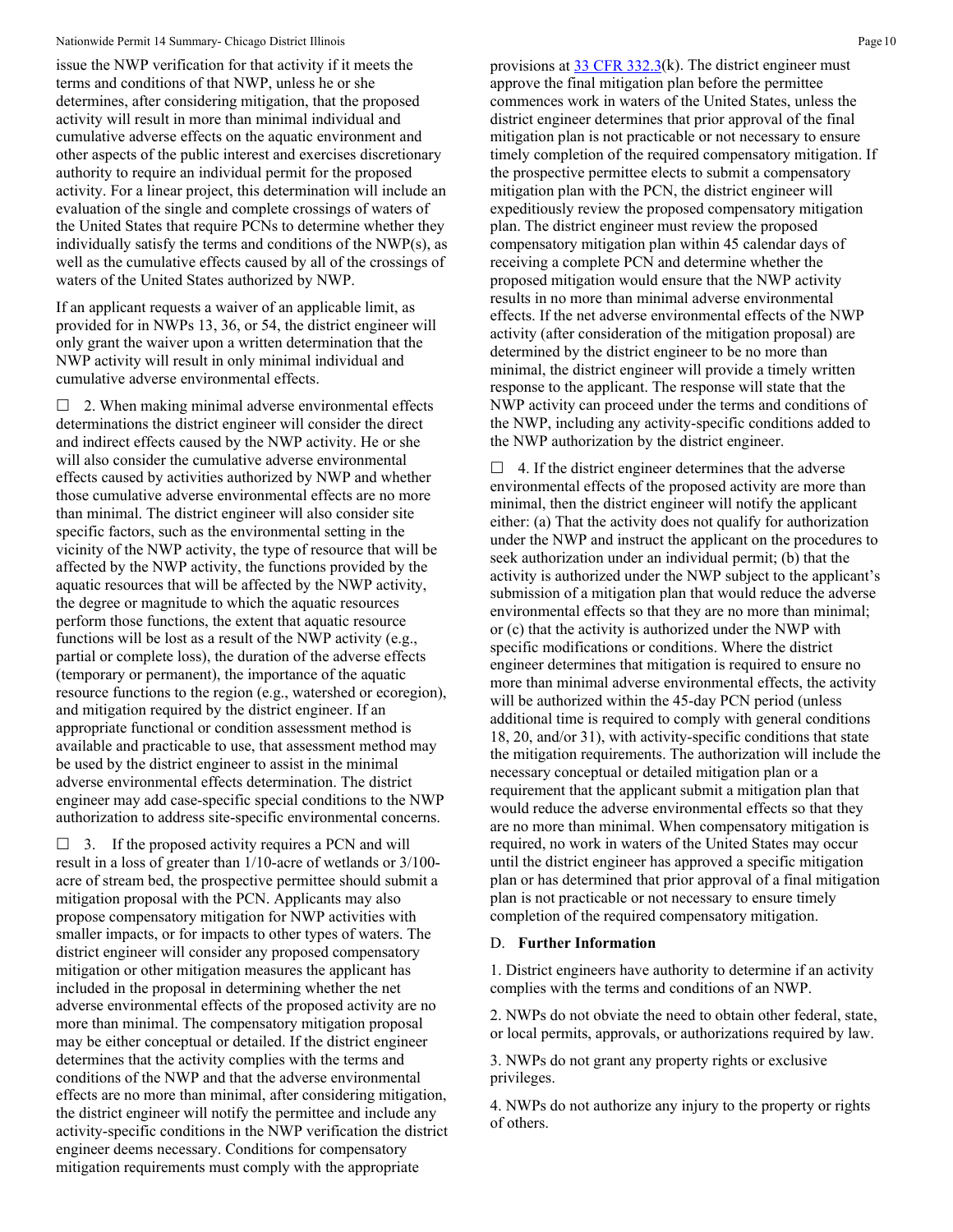5. NWPs do not authorize interference with any existing or proposed Federal project (see general condition 31).

# E. **Definitions**

**Best management practices (BMPs)**: Policies, practices, procedures, or structures implemented to mitigate the adverse environmental effects on surface water quality resulting from development. BMPs are categorized as structural or nonstructural.

**Compensatory mitigation**: The restoration (re-establishment or rehabilitation), establishment (creation), enhancement, and/or in certain circumstances preservation of aquatic resources for the purposes of offsetting unavoidable adverse impacts which remain after all appropriate and practicable avoidance and minimization has been achieved.

**Currently serviceable**: Useable as is or with some maintenance, but not so degraded as to essentially require reconstruction.

**Direct effects**: Effects that are caused by the activity and occur at the same time and place.

**Discharge**: The term "discharge" means any discharge of dredged or fill material into waters of the United States.

**Ecological reference:** A model used to plan and design an aquatic habitat and riparian area restoration, enhancement, or establishment activity under NWP 27. An ecological reference may be based on the structure, functions, and dynamics of an aquatic habitat type or a riparian area type that currently exists in the region where the proposed NWP 27 activity is located. Alternatively, an ecological reference may be based on a conceptual model for the aquatic habitat type or riparian area type to be restored, enhanced, or established as a result of the proposed NWP 27 activity. An ecological reference takes into account the range of variation of the aquatic habitat type or riparian area type in the region.

**Enhancement**: The manipulation of the physical, chemical, or biological characteristics of an aquatic resource to heighten, intensify, or improve a specific aquatic resource function(s). Enhancement results in the gain of selected aquatic resource function(s), but may also lead to a decline in other aquatic resource function(s). Enhancement does not result in a gain in aquatic resource area.

**Establishment (creation):** The manipulation of the physical, chemical, or biological characteristics present to develop an aquatic resource that did not previously exist at an upland site. Establishment results in a gain in aquatic resource area.

**High Tide Line**: The line of intersection of the land with the water's surface at the maximum height reached by a rising tide. The high tide line may be determined, in the absence of actual data, by a line of oil or scum along shore objects, a more or less continuous deposit of fine shell or debris on the foreshore or berm, other physical markings or characteristics, vegetation lines, tidal gages, or other suitable means that delineate the general height reached by a rising tide. The line encompasses spring high tides and other high tides that occur with periodic frequency but does not include storm surges in which there is a departure from the normal or predicted reach of the tide due to the piling up of water against a coast by

strong winds such as those accompanying a hurricane or other intense storm.

**Historic Property**: Any prehistoric or historic district, site (including archaeological site), building, structure, or other object included in, or eligible for inclusion in, the National Register of Historic Places maintained by the Secretary of the Interior. This term includes artifacts, records, and remains that are related to and located within such properties. The term includes properties of traditional religious and cultural importance to an Indian tribe or Native Hawaiian organization and that meet the National Register criteria (36 CFR part 60).

**Independent utility**: A test to determine what constitutes a single and complete non-linear project in the Corps Regulatory Program. A project is considered to have independent utility if it would be constructed absent the construction of other projects in the project area. Portions of a multi-phase project that depend upon other phases of the project do not have independent utility. Phases of a project that would be constructed even if the other phases were not built can be considered as separate single and complete projects with independent utility.

**Indirect effects**: Effects that are caused by the activity and are later in time or farther removed in distance, but are still reasonably foreseeable.

**Loss of waters of the United States**: Waters of the United States that are permanently adversely affected by filling, flooding, excavation, or drainage because of the regulated activity. The loss of stream bed includes the acres of stream bed that are permanently adversely affected by filling or excavation because of the regulated activity. Permanent adverse effects include permanent discharges of dredged or fill material that change an aquatic area to dry land, increase the bottom elevation of a waterbody, or change the use of a waterbody. The acreage of loss of waters of the United States is a threshold measurement of the impact to jurisdictional waters for determining whether a project may qualify for an NWP; it is not a net threshold that is calculated after considering compensatory mitigation that may be used to offset losses of aquatic functions and services. Waters of the United States temporarily filled, flooded, excavated, or drained, but restored to pre-construction contours and elevations after construction, are not included in the measurement of loss of waters of the United States. Impacts resulting from activities that do not require Department of the Army authorization, such as activities eligible for exemptions under section 404(f) of the Clean Water Act, are not considered when calculating the loss of waters of the United States.

**Navigable waters:** Waters subject to section 10 of the Rivers and Harbors Act of 1899. These waters are defined at 33 CFR part 329.

**Non-tidal wetland**: A non-tidal wetland is a wetland that is not subject to the ebb and flow of tidal waters. Non-tidal wetlands contiguous to tidal Start Printed Page 57394waters are located landward of the high tide line (i.e., spring high tide line).

**Open water:** For purposes of the NWPs, an open water is any area that in a year with normal patterns of precipitation has water flowing or standing above ground to the extent that an ordinary high water mark can be determined. Aquatic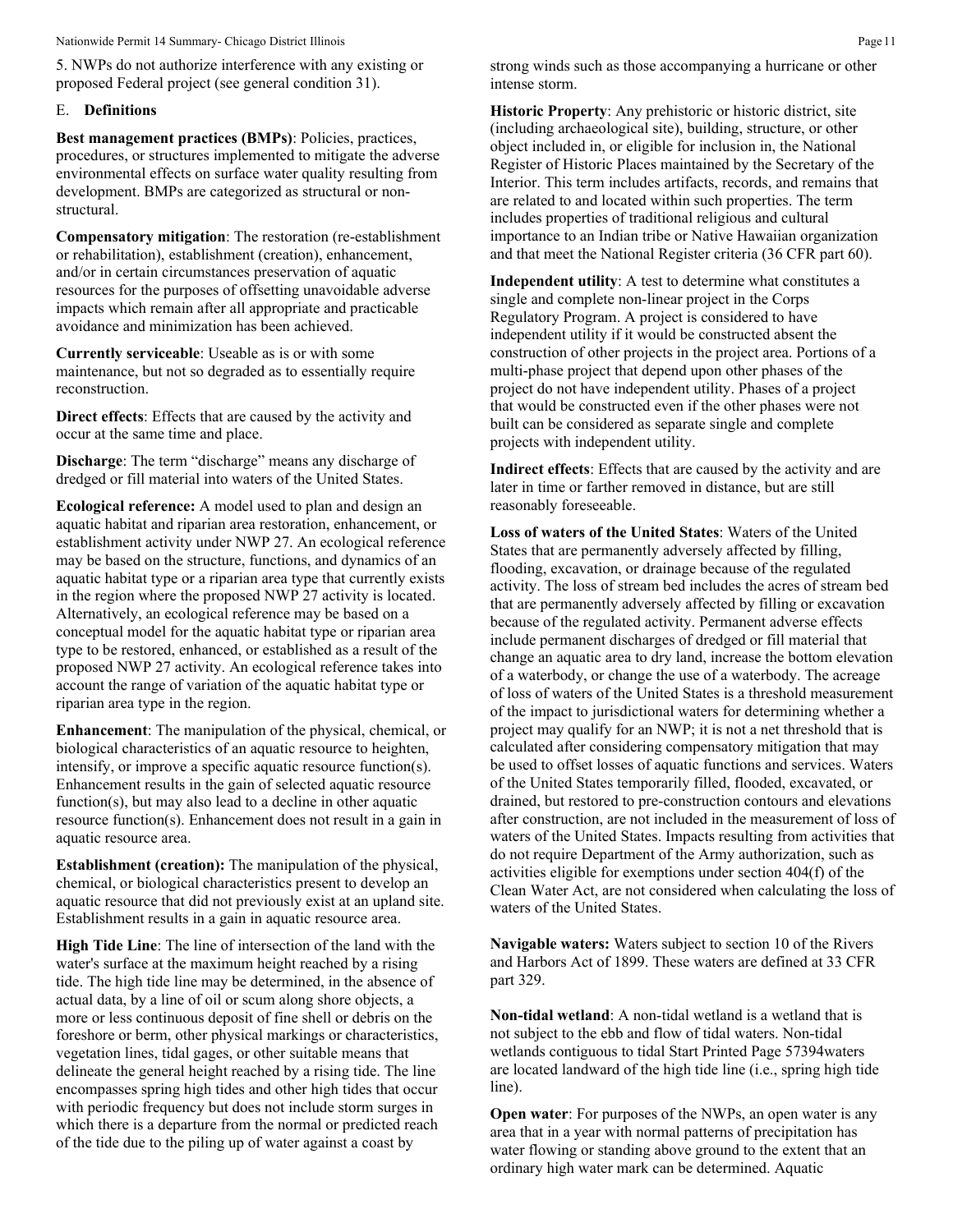vegetation within the area of flowing or standing water is either non-emergent, sparse, or absent. Vegetated shallows are considered to be open waters. Examples of "open waters" include rivers, streams, lakes, and ponds.

**Ordinary High Water Mark**: The term ordinary high water mark means that line on the shore established by the fluctuations of water and indicated by physical characteristics such as a clear, natural line impressed on the bank, shelving, changes in the character of soil, destruction of terrestrial vegetation, the presence of litter and debris, or other appropriate means that consider the characteristics of the surrounding areas.

**Perennial stream**: A perennial stream has surface water flowing continuously year-round during a typical year.

**Practicable**: Available and capable of being done after taking into consideration cost, existing technology, and logistics in light of overall project purposes.

**Pre-construction notification:** A request submitted by the project proponent to the Corps for confirmation that a particular activity is authorized by nationwide permit. The request may be a permit application, letter, or similar document that includes information about the proposed work and its anticipated environmental effects. Pre-construction notification may be required by the terms and conditions of a nationwide permit, or by regional conditions. A preconstruction notification may be voluntarily submitted in cases where pre-construction notification is not required and the project proponent wants confirmation that the activity is authorized by nationwide permit.

**Preservation**: The removal of a threat to, or preventing the decline of, aquatic resources by an action in or near those aquatic resources. This term includes activities commonly associated with the protection and maintenance of aquatic resources through the implementation of appropriate legal and physical mechanisms. Preservation does not result in a gain of aquatic resource area or functions.

**Re-establishment**: The manipulation of the physical, chemical, or biological characteristics of a site with the goal of returning natural/historic functions to a former aquatic resource. Re-establishment results in rebuilding a former aquatic resource and results in a gain in aquatic resource area and functions.

**Rehabilitation**: The manipulation of the physical, chemical, or biological characteristics of a site with the goal of repairing natural/historic functions to a degraded aquatic resource. Rehabilitation results in a gain in aquatic resource function, but does not result in a gain in aquatic resource area.

**Restoration**: The manipulation of the physical, chemical, or biological characteristics of a site with the goal of returning natural/historic functions to a former or degraded aquatic resource. For the purpose of tracking net gains in aquatic resource area, restoration is divided into two categories: Reestablishment and rehabilitation.

**Riffle and pool complex**: Riffle and pool complexes are special aquatic sites under the 404(b)(1) Guidelines. Riffle and pool complexes sometimes characterize steep gradient sections of streams. Such stream sections are recognizable by

their hydraulic characteristics. The rapid movement of water over a course substrate in riffles results in a rough flow, a turbulent surface, and high dissolved oxygen levels in the water. Pools are deeper areas associated with riffles. A slower stream velocity, a streaming flow, a smooth surface, and a finer substrate characterize pools.

**Riparian areas**: Riparian areas are lands next to streams, lakes, and estuarine-marine shorelines. Riparian areas are transitional between terrestrial and aquatic ecosystems, through which surface and subsurface hydrology connects riverine, lacustrine, estuarine, and marine waters with their adjacent wetlands, non-wetland waters, or uplands. Riparian areas provide a variety of ecological functions and services and help improve or maintain local water quality. (See general condition 23.)

**Shellfish seeding**: The placement of shellfish seed and/or suitable substrate to increase shellfish production. Shellfish seed consists of immature individual shellfish or individual shellfish attached to shells or shell fragments (i.e., spat on shell). Suitable substrate may consist of shellfish shells, shell fragments, or other appropriate materials placed into waters for shellfish habitat.

**Single and complete linear project:** A linear project is a project constructed for the purpose of getting people, goods, or services from a point of origin to a terminal point, which often involves multiple crossings of one or more waterbodies at separate and distant locations. The term "single and complete project" is defined as that portion of the total linear project proposed or accomplished by one owner/developer or partnership or other association of owners/developers that includes all crossings of a single water of the United States (i.e., a single waterbody) at a specific location. For linear projects crossing a single or multiple waterbodies several times at separate and distant locations, each crossing is considered a single and complete project for purposes of NWP authorization. However, individual channels in a braided stream or river, or individual arms of a large, irregularly shaped wetland or lake, etc., are not separate waterbodies, and crossings of such features cannot be considered separately.

**Single and complete non-linear project**: For non-linear projects, the term "single and complete project" is defined at 33 CFR 330.2(i) as the total project proposed or accomplished by one owner/developer or partnership or other association of owners/developers. A single and complete non-linear project must have independent utility (see definition of "independent utility"). Single and complete non-linear projects may not be "piecemealed" to avoid the limits in an NWP authorization.

**Stormwater management:** Stormwater management is the mechanism for controlling stormwater runoff for the purposes of reducing downstream erosion, water quality degradation, and flooding and mitigating the adverse effects of changes in land use on the aquatic environment.

**Stormwater management facilities**: Stormwater management facilities are those facilities, including but not limited to, stormwater retention and detention ponds and best management practices, which retain water for a period of time to control runoff and/or improve the quality (i.e., by reducing the concentration of nutrients, sediments, hazardous substances and other pollutants) of stormwater runoff.